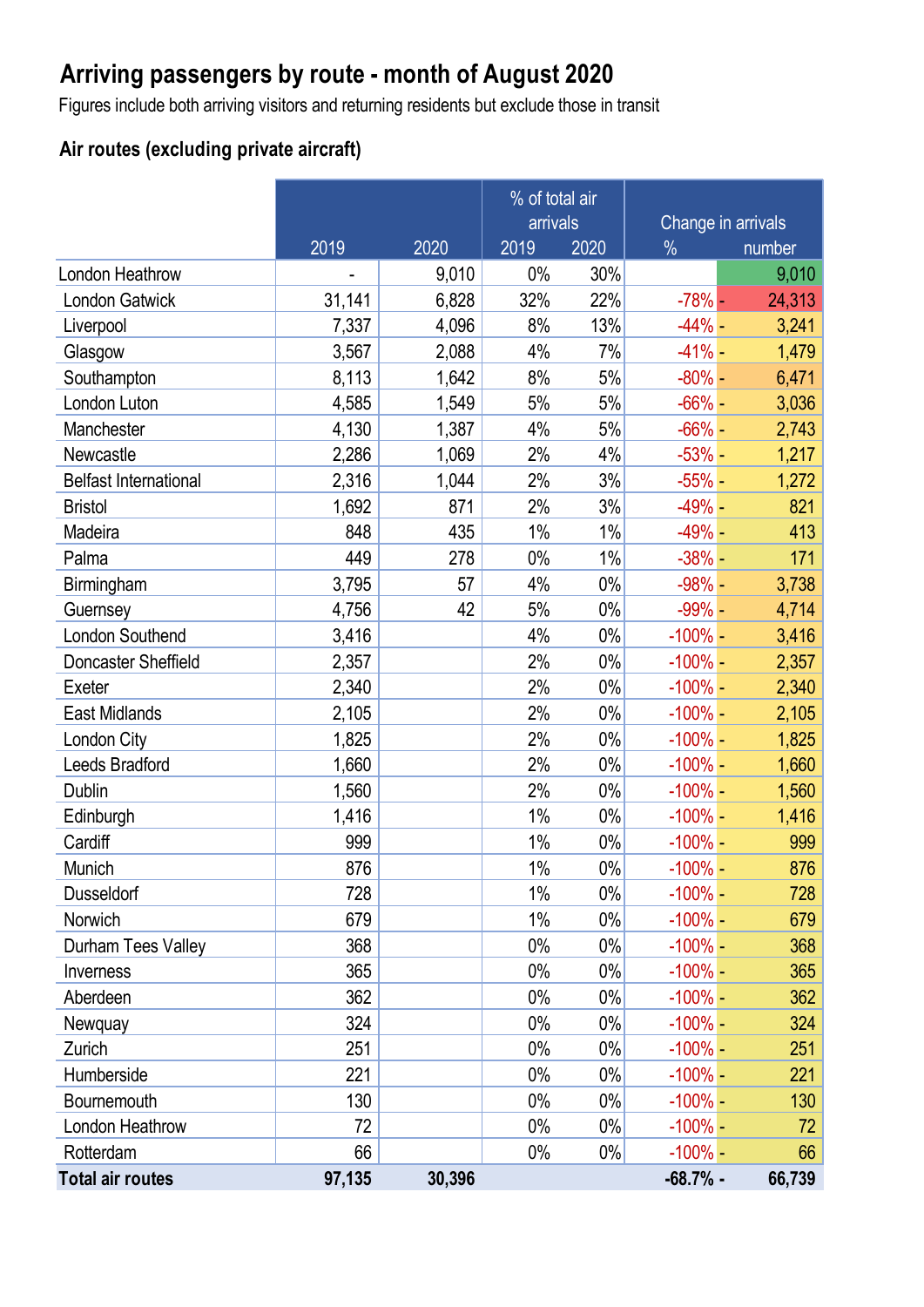# **Arriving passengers by route - month of August 2020**

Figures include both arriving visitors and returning residents but exclude those in transit

### **Sea routes**

|                           |        |       | % of total sea |       |                    |        |
|---------------------------|--------|-------|----------------|-------|--------------------|--------|
|                           |        |       | arrivals       |       | Change in arrivals |        |
|                           | 2019   | 2020  | 2019           | 2020  | $\%$               | number |
| Poole                     | 8,909  | 6,964 | 14%            | 58%   | $-22% -$           | 1,945  |
| St Malo                   | 31,929 | 3,827 | 50%            | 32%   | $-88%$ -           | 28,102 |
| Portsmouth                | 1,178  | 1,056 | 2%             | 9%    | $-10\%$ -          | 122    |
| <b>Visiting Yachtsmen</b> | 5,412  | 132   | 8%             | 1%    | $-98% -$           | 5,280  |
| Guernsey                  | 6,035  | 73    | 9%             | 1%    | $-99\%$ -          | 5,962  |
| Granville                 | 3,982  |       | 6%             | $0\%$ | $-100\%$ -         | 3,982  |
| Carteret                  | 3,339  | -     | 5%             | $0\%$ | $-100\%$ -         | 3,339  |
| Sark                      | 1,782  | -     | 3%             | $0\%$ | $-100\%$ -         | 1,782  |
| Cruise Ship               | 1,471  | -     | 2%             | 0%    | $-100\%$ –         | 1,471  |
| <b>Dielette</b>           | 259    | -     | $0\%$          | $0\%$ | $-100\%$ -         | 259    |
|                           |        |       |                |       |                    |        |

| <b>Total sea routes</b> | 64,296 | 12,052 | $-81.3%$ - | 52,244 |
|-------------------------|--------|--------|------------|--------|
|                         |        |        |            |        |

### **Air and Sea combined**

|                              |         |        | share of arrivals by $ $ |      |                    |         |
|------------------------------|---------|--------|--------------------------|------|--------------------|---------|
|                              |         |        | all                      |      | Change in arrivals |         |
|                              | 2019    | 2020   | 2019                     | 2020 | $\%$               | number  |
| Total arrivals (air and sea) | 161,431 | 42,448 | 60%                      | 72%  | $-73.7%$ -         | 118,983 |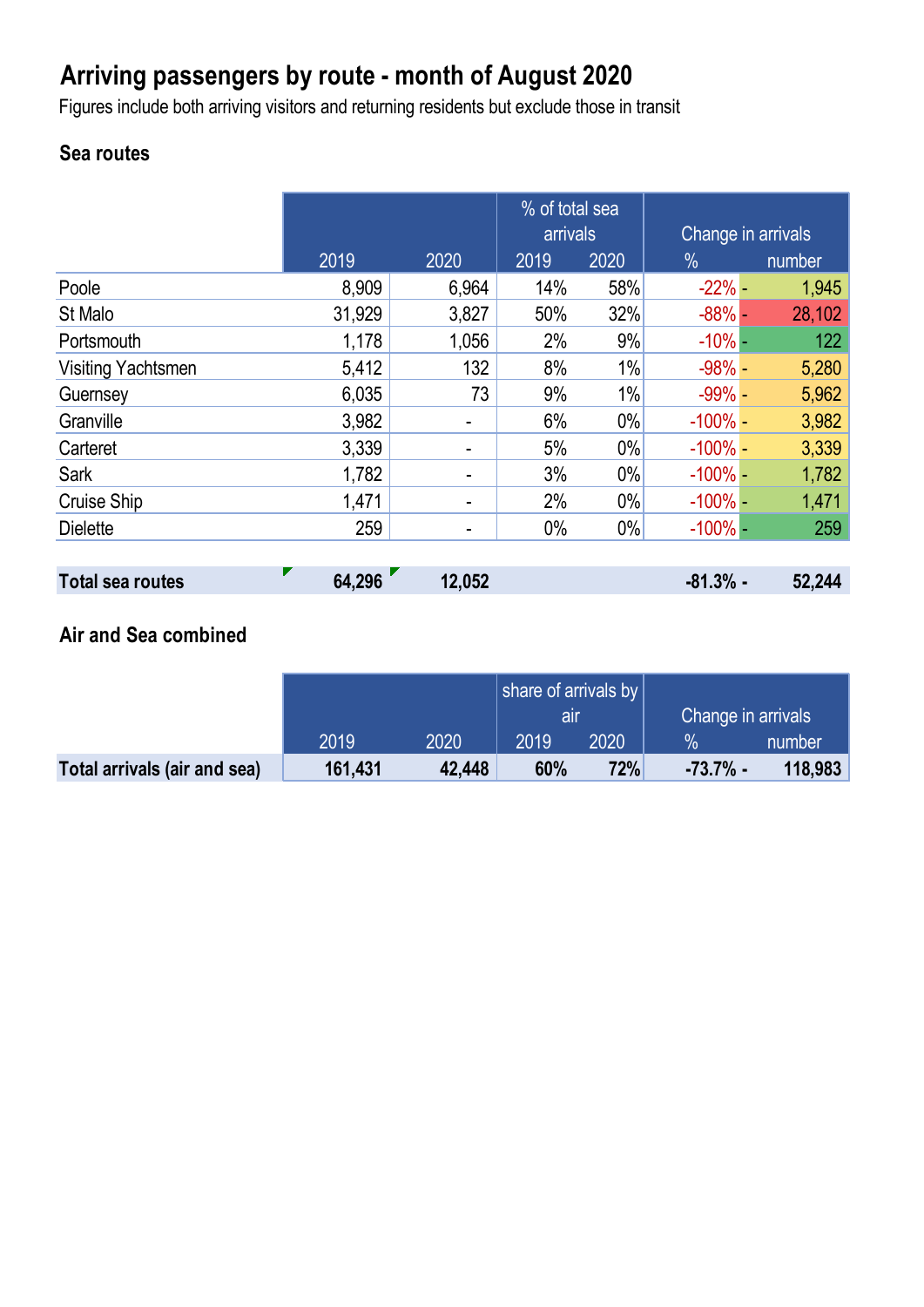#### **Arriving passengers by route - Year-to-date 2020**

Figures include both arriving visitors and returning residents but exclude those in transit

#### **Air routes (excluding private aircraft)**

|                                     |                                                      |                                                          | % of total air   |          | Change in arrivals       |                  |
|-------------------------------------|------------------------------------------------------|----------------------------------------------------------|------------------|----------|--------------------------|------------------|
|                                     | 2019                                                 | 2020                                                     | arrivals<br>2019 | 2020     | $\%$                     | number           |
| <b>London Gatwick</b>               | 229,115                                              | 79,972                                                   | 39%              | 47%      | $-65%$ $-$               | 149,143          |
| Southampton                         | 54,267                                               | 16,317                                                   | 9%               | 10%      | $-70\% -$                | 37,950           |
| Liverpool                           | 49,623                                               | 15,837                                                   | 8%               | 9%       | $-68% -$                 | 33,786           |
| <b>London Heathrow</b>              | 122                                                  | 13,160                                                   | 0%               | 8%       | 10687%                   | 13,038           |
| Guernsey                            | 33,093                                               | 8,855                                                    | 6%               | 5%       | $-73% -$                 | 24,238           |
| Manchester                          | 18,458                                               | 7,660                                                    | 3%               | 4%       | $-59\%$ -                | 10,798           |
| Birmingham<br>Glasgow               | 22,972<br>18,190                                     | 4,122<br>4,389                                           | 4%<br>3%         | 2%<br>3% | $-82% -$<br>$-76% -$     | 18,850<br>13,801 |
| Exeter                              | 15,572                                               | 3,009                                                    | 3%               | 2%       | $-81% -$                 | 12,563           |
| <b>Bristol</b>                      | 9,295                                                | 2,770                                                    | 2%               | 2%       | $-70% -$                 | 6,525            |
| Edinburgh                           | 7,111                                                | 2,450                                                    | 1%               | 1%       | $-66% -$                 | 4,661            |
| London Luton                        | 20,268                                               | 2,401                                                    | 3%               | 1%       | $-88% -$                 | 17,867           |
| Madeira                             | 3,869                                                | 2,356                                                    | 1%               | 1%       | $-39% -$                 | 1,513            |
| London City                         | 11,642                                               | 2,035                                                    | 2%               | 1%       | $-83% -$                 | 9,607            |
| Newcastle<br><b>East Midlands</b>   | 10,168<br>11,781                                     | 1,561                                                    | 2%<br>2%         | 1%<br>1% | $-85% -$<br>$-91% -$     | 8,607            |
| <b>Belfast International</b>        | 8,334                                                | 1,060<br>1,044                                           | 1%               | 1%       | $-87% -$                 | 10,721<br>7,290  |
| Cardiff                             | 5,685                                                | 815                                                      | 1%               | 0%       | $-86% -$                 | 4,870            |
| Tenerife                            | 1,116                                                | 631                                                      | 0%               | 0%       | $-43% -$                 | 485              |
| Geneva                              | 882                                                  | 459                                                      | 0%               | 0%       | $-48% -$                 | 423              |
| Palma                               | 1,405                                                | 342                                                      | 0%               | 0%       | $-76% -$                 | 1,063            |
| Paris                               | $\overline{\phantom{a}}$                             | 148                                                      | 0%               | 0%       |                          | 148              |
| Grenoble                            | 206                                                  | 65                                                       | 0%               | 0%       | $-68%$ -                 | 141              |
| Rennes<br>Warsaw                    | $\overline{\phantom{a}}$<br>$\overline{\phantom{a}}$ | 66<br>11                                                 | 0%<br>0%         | 0%<br>0% |                          | 66<br>11         |
| <b>Biggin Hill</b>                  | 41                                                   | ÷.                                                       | 0%               | 0%       | $-100\%$ –               | 41               |
| Faro                                | 131                                                  | $\overline{\phantom{a}}$                                 | 0%               | 0%       | $-100\%$ –               | 131              |
| Hanover                             | 144                                                  | ÷.                                                       | 0%               | 0%       | $-100\%$ –               | 144              |
| Madrid                              | 88                                                   |                                                          | 0%               | 0%       | $-100\%$ –               | 88               |
| Salzburg                            | 130                                                  | $\overline{\phantom{a}}$                                 | 0%               | 0%       | $-100\%$ –               | 130              |
| <b>London Southend</b>              | 14,718                                               | $\overline{\phantom{a}}$                                 | 3%               | 0%       | $-100\%$ –               | 14,718           |
| Doncaster Sheffield                 | 11,365                                               | ÷.                                                       | 2%               | 0%       | $-100\%$ -               | 11,365           |
| Dubin                               | 6,029<br>4,905                                       | $\overline{\phantom{a}}$                                 | 1%<br>1%         | 0%<br>0% | $-100\% -$<br>$-100\%$ – | 6,029<br>4,905   |
| <b>Leeds Bradford</b><br>Dusseldorf | 2,845                                                | $\overline{\phantom{a}}$                                 | 0%               | 0%       | $-100\%$ –               | 2,845            |
| Munich                              | 2,755                                                | ÷                                                        | 0%               | 0%       | $-100\%$ –               | 2,755            |
| Norwich                             | 2,314                                                | ÷.                                                       | 0%               | 0%       | $-100\%$ –               | 2,314            |
| Aberdeen                            | 1,242                                                | $\overline{\phantom{a}}$                                 | 0%               | 0%       | $-100\%$ –               | 1,242            |
| Durham Tees Valley                  | 1,192                                                | $\overline{\phantom{a}}$                                 | 0%               | 0%       | $-100\%$ –               | 1,192            |
| Newquay                             | 955                                                  | $\overline{\phantom{a}}$                                 | 0%               | 0%       | $-100\%$ –               | 955              |
| Zurich                              | 920                                                  | $\overline{\phantom{a}}$                                 | 0%               | 0%       | $-100\%$ –               | 920              |
| Inverness<br>Humberside             | 906<br>761                                           | ÷.<br>$\overline{\phantom{a}}$                           | 0%<br>0%         | 0%<br>0% | $-100\% -$<br>$-100\%$ – | 906<br>761       |
| <b>Bournemouth</b>                  | 673                                                  | ۰                                                        | 0%               | 0%       | $-100\%$ -               | 673              |
| Vienna                              | 371                                                  | $\overline{\phantom{a}}$                                 | 0%               | 0%       | $-100\%$ –               | 371              |
| Rotterdam                           | 359                                                  | $\overline{\phantom{a}}$                                 | 0%               | 0%       | $-100\%$ –               | 359              |
| Gibraltar                           | 217                                                  | ÷                                                        | 0%               | 0%       | $-100\%$ –               | 217              |
| Akureyri Airport                    | 196                                                  | $\overline{\phantom{a}}$                                 | 0%               | 0%       | $-100\%$ –               | 196              |
| Malaga                              | 178                                                  | $\overline{\phantom{a}}$                                 | 0%               | 0%       | $-100\%$ –               | 178              |
| Rostock-Laage Airport               | 122                                                  | $\overline{\phantom{a}}$                                 | 0%               | 0%       | $-100\%$ –               | 122              |
| Friedrichshafen<br>Alderney         | 104<br>98                                            | $\qquad \qquad \blacksquare$<br>$\overline{\phantom{a}}$ | 0%<br>0%         | 0%<br>0% | $-100\%$ –<br>$-100\%$ – | 104<br>98        |
| Dresden                             | 68                                                   | $\overline{\phantom{a}}$                                 | 0%               | 0%       | $-100\%$ –               | 68               |
| Leipzig                             | 66                                                   | $\overline{\phantom{a}}$                                 | 0%               | 0%       | $-100\%$ –               | 66               |
| Luxembourg                          | 61                                                   | $\overline{\phantom{a}}$                                 | 0%               | 0%       | $-100\%$ –               | 61               |
| Frankfurt                           | 55                                                   | $\overline{\phantom{a}}$                                 | 0%               | 0%       | $-100\%$ –               | 55               |
| <b>Berlin Tegel</b>                 | 50                                                   | $\overline{\phantom{a}}$                                 | 0%               | 0%       | $-100%$ -                | 50               |
| Kassel                              | 50                                                   | $\overline{\phantom{a}}$                                 | 0%               | 0%       | $-100\%$ –               | 50               |
| <b>Bremen</b>                       | 46                                                   | $\overline{\phantom{a}}$                                 | 0%               | 0%       | $-100\%$ –               | 46               |
| Paderborn<br>Stuttgart              | 46<br>40                                             | $\overline{\phantom{a}}$<br>$\overline{\phantom{a}}$     | 0%<br>0%         | 0%<br>0% | $-100\%$ –<br>$-100\%$ – | 46<br>40         |
| Saarbrücken                         | 37                                                   | $\overline{\phantom{a}}$                                 | 0%               | 0%       | $-100\%$ –               | 37               |
| Dortmund                            | 36                                                   | $\overline{\phantom{a}}$                                 | 0%               | 0%       | $-100\%$ –               | 36               |
| Munster                             | 30                                                   | $\overline{\phantom{a}}$                                 | 0%               | 0%       | $-100\%$ -               | 30               |
| Seville                             | 30                                                   | $\overline{\phantom{a}}$                                 | 0%               | 0%       | $-100\%$ –               | 30               |
| Erfurt                              | 29                                                   | $\overline{\phantom{a}}$                                 | 0%               | 0%       | $-100\%$ –               | 29               |
| Braunschweig                        | 19                                                   | $\overline{\phantom{a}}$                                 | 0%               | 0%       | $-100\%$ –               | 19               |
| Maastricht                          | 19                                                   | $\overline{\phantom{a}}$                                 | 0%               | 0%       | $-100\%$ –               | 19               |
|                                     |                                                      |                                                          |                  |          |                          |                  |
|                                     |                                                      |                                                          |                  |          |                          |                  |